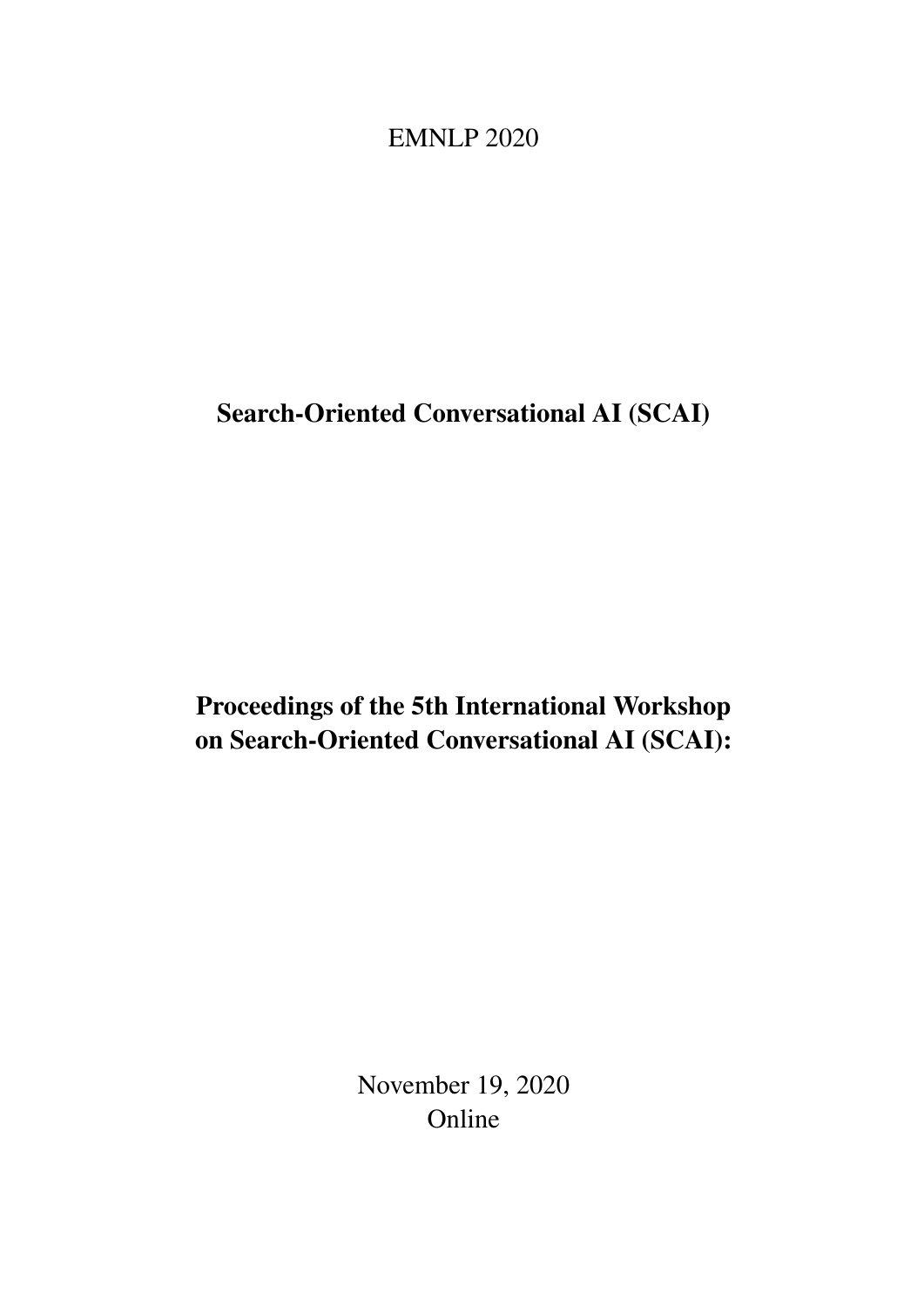Competition Sponsors **Microsoft** 

amazon | science

Google

c 2020 The Association for Computational Linguistics

Order copies of this and other ACL proceedings from:

Association for Computational Linguistics (ACL) 209 N. Eighth Street Stroudsburg, PA 18360 USA Tel: +1-570-476-8006 Fax: +1-570-476-0860 acl@aclweb.org

ISBN 978-1-952148-67-5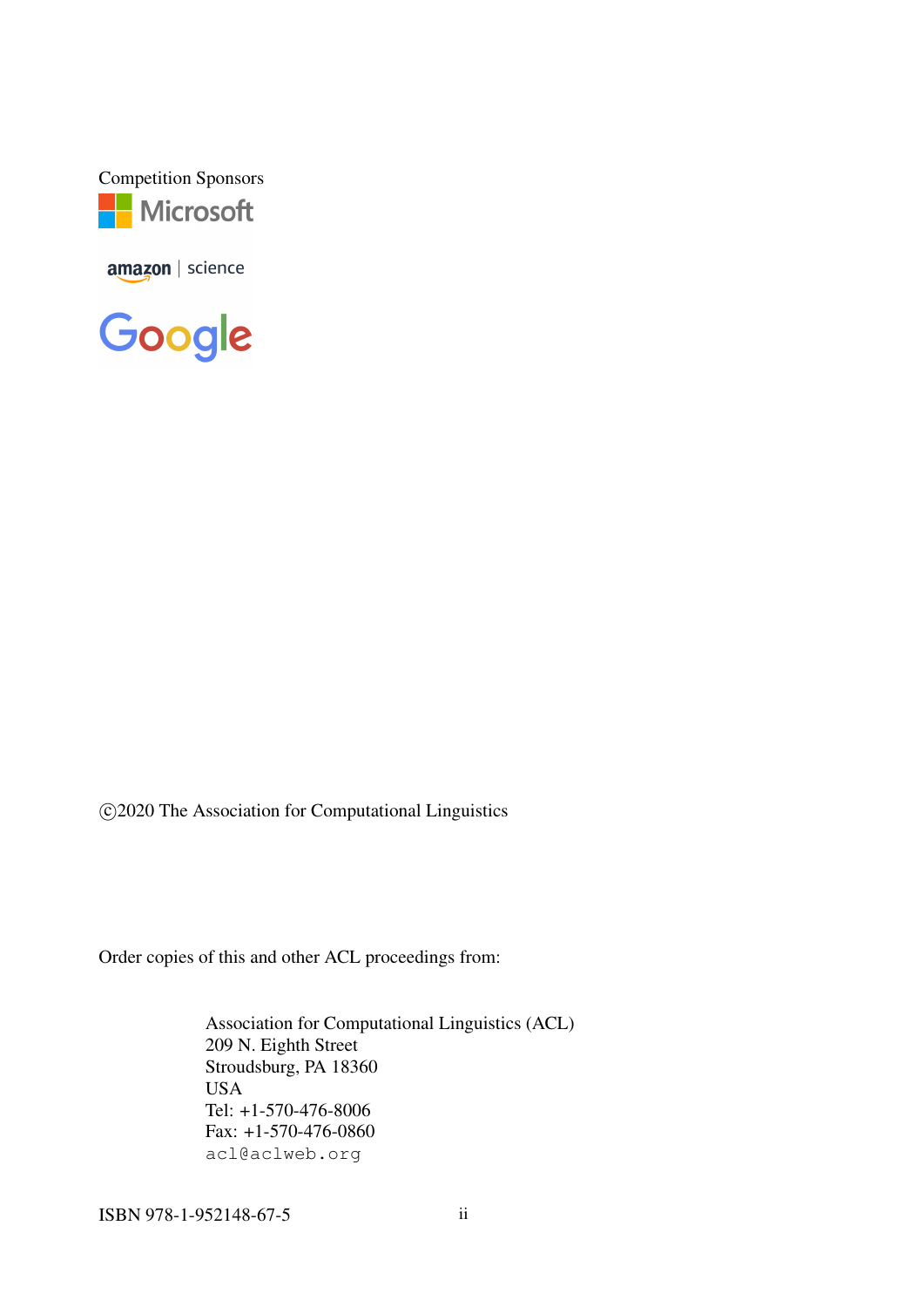# Introduction

Welcome to the the 5th International Workshop on Search-Oriented Conversational AI. Following the success of the previous four installments, the workshop is coming back to EMNLP this year. Like the rest of the conference, the workshop will be run fully online this year.

This year we received six valid submissions for the main workshop track and accepted three of them. That yields an acceptance rate of 50%, similar to those of previous years (59% in 2018 and 57% in 2019). We also considered several topically relevant EMNLP Findings papers for non-archival oral presentation and accepted at least two of them (see online program for the full list).

In additon, this year we have hosted a new edition of Conversational Intelligence Challenge on Clarifying Questions for Open-Domain Dialogue Systems (ClariQ), where we have 8 active teams who participated.

Jeff Dalton, Aleksandr Chuklin, Julia Kiseleva, and Mikhail Burtsev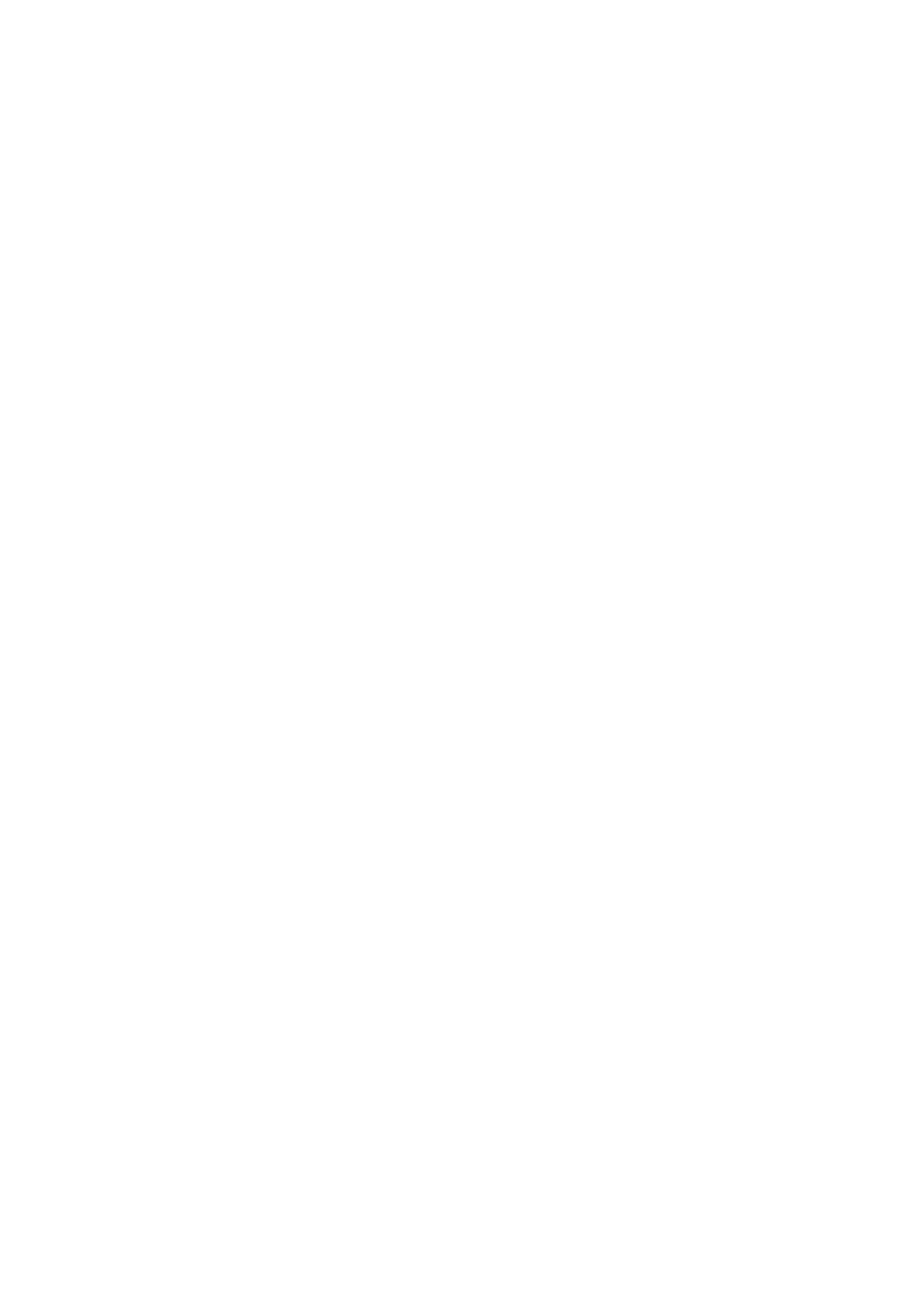## Organizers:

Jeff Dalton, University of Glasgow Aleksandr Chuklin, Google Research Julia Kiseleva, Microsoft Research Mikhail Burtsev, MIPT

#### Conversational Challenge:

Mohammad Aliannejadi, University of Amsterdam (Challenge Chair) Gustavo Penha, TU Delft

## Program Committee:

Damiano Spina, RMIT University (Australia) Igor Shalyminov, Heriot-Watt University (UK) Jaap Kamps, University of Amsterdam (The Netherlands) Tom Kenter, Google (UK) Scott Roy, Google (USA)

#### Invited Speakers:

Y-Lan Boureau, Facebook AI Research Thomas Wolf, Hugging Face Verena Rieser, Heriot Watt University Ivan Vulic, PolyAI Sungjin Lee, Amazon Jason Weston, Facebook AI Research Jian-Yun Nie, Université de Montréal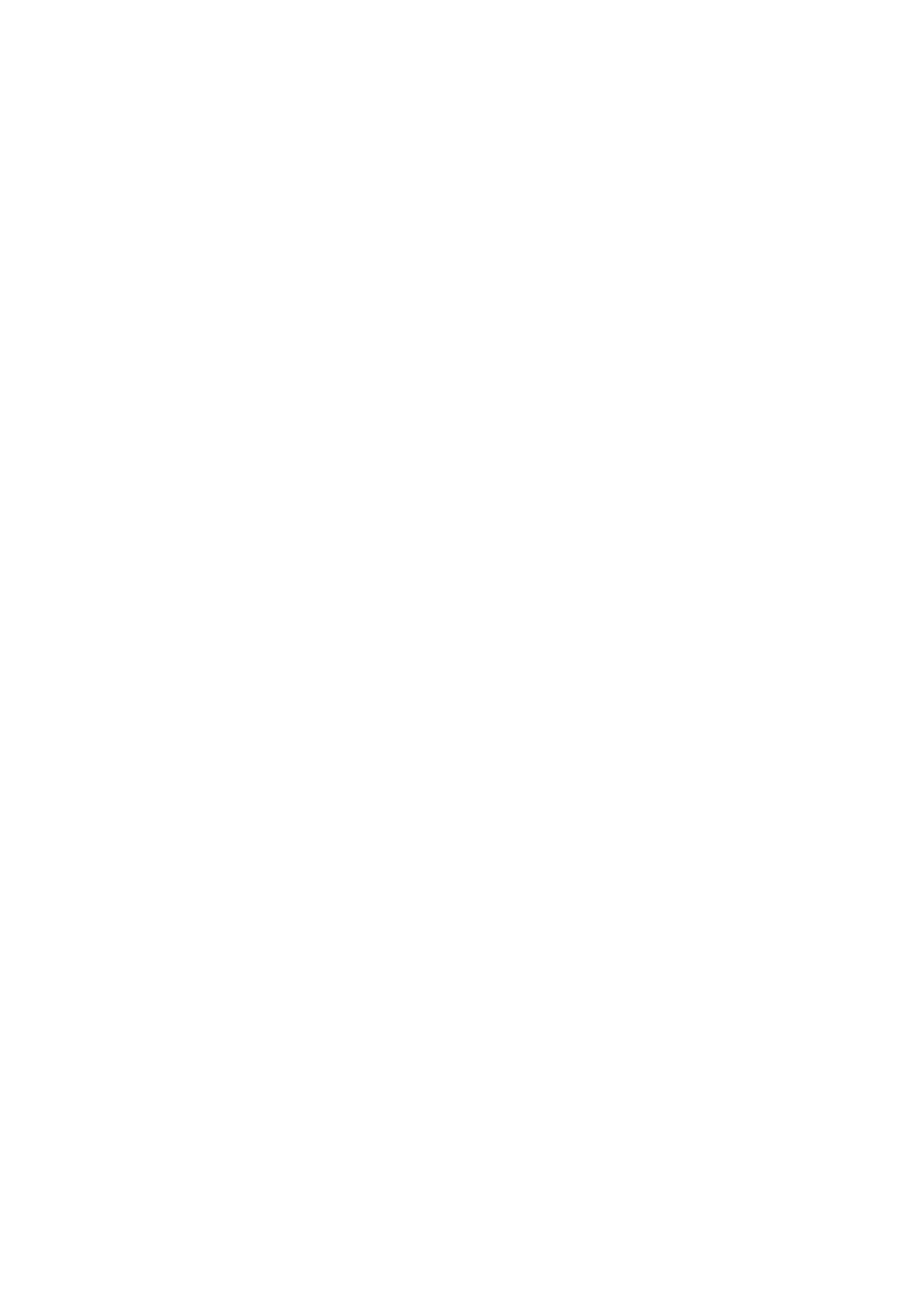# Table of Contents

| <b>Slice-Aware Neural Ranking</b>                                                                                                                                |
|------------------------------------------------------------------------------------------------------------------------------------------------------------------|
|                                                                                                                                                                  |
| A Wrong Answer or a Wrong Question? An Intricate Relationship between Question Reformulation and<br><b>Answer Selection in Conversational Question Answering</b> |
|                                                                                                                                                                  |
| Multi-Task Learning using Dynamic Task Weighting for Conversational Question Answering                                                                           |